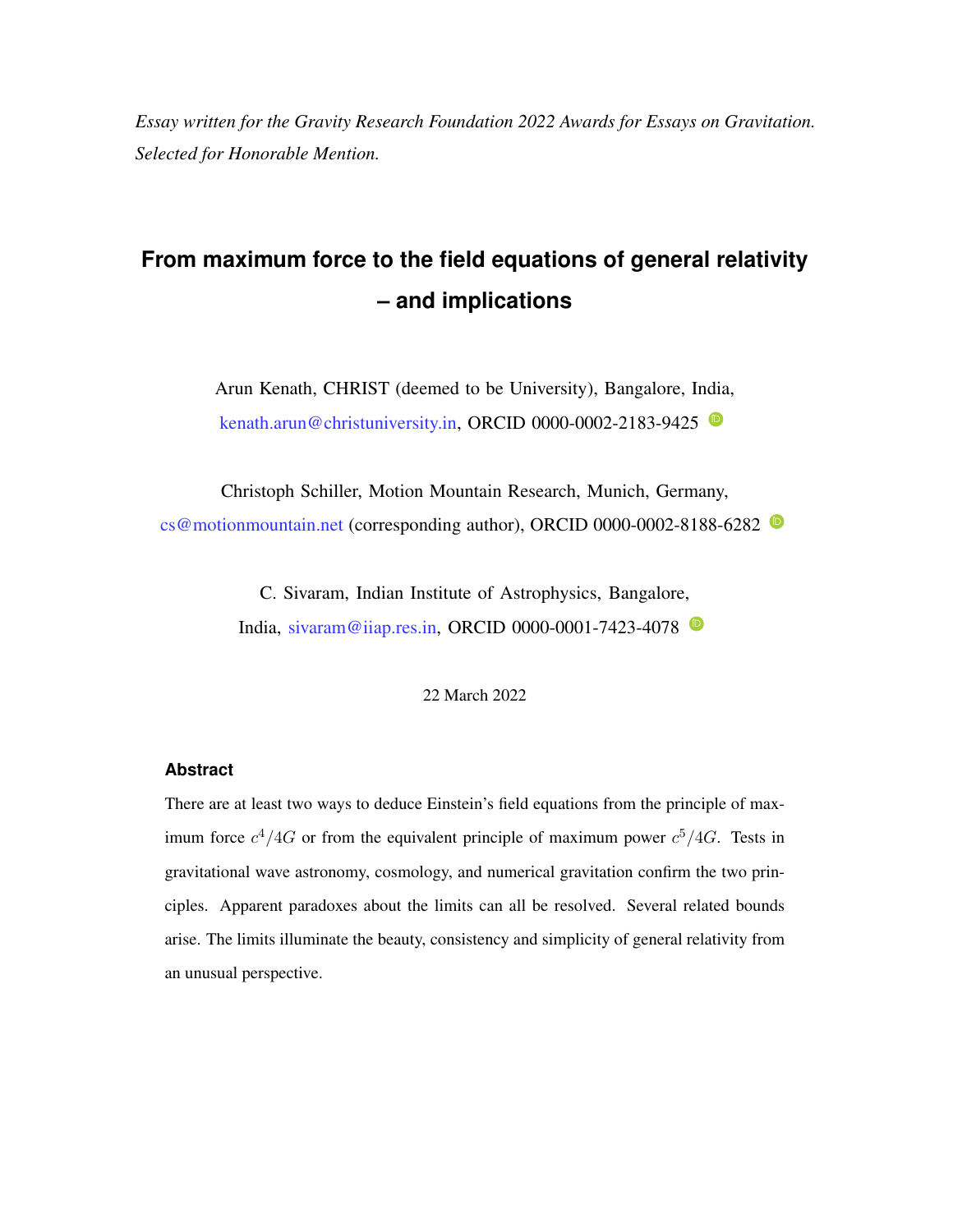### **I History and experiments**

It is known since around 1887 that the invariant maximum speed  $v_{\text{max}} = c \approx 3.0 \cdot 10^8 \text{ m/s}$  is valid for every physical system. Since 1905 it is known that maximum speed *implies* special relativity. Similarly, it is known since around 1973 that the invariant maximum force

$$
F_{\text{max}} = c^4 / 4G \approx 3.0 \cdot 10^{43} \text{ N} \tag{1}
$$

is valid for every physical system. Power, the zeroth component of the force four-vector, has an equivalent limit

$$
P_{\text{max}} = c^5 / 4G \approx 9.1 \cdot 10^{51} \,\text{W} \quad . \tag{2}
$$

Since 2002 it is known that maximum force or maximum power *imply* the field equations of general relativity. Either limit allows exploring general relativity in an intuitive and productive way. The limits help to get an overview about the effects and the beauty of gravity, including curvature, horizons, black holes and gravitational waves.

It was Elizabeth Rauscher who mentioned maximum force for the first time, in 1973 [\[1\]](#page-9-0). The concept had been overlooked by Einstein and many researchers after him. She was followed by Treder [\[2\]](#page-9-1), Heaston [\[3\]](#page-9-2), de Sabbata and Sivaram [\[4\]](#page-9-3) and others [\[5,](#page-9-4) [6\]](#page-9-5). After the turn of the millennium, the topic was explored in more detail, and the factor  $1/4$  was deduced by Gary Gibbons [\[7\]](#page-9-6) and confirmed by Schiller  $[8, 9]$  $[8, 9]$  $[8, 9]$ . Recently, interest in maximum force has increased  $[10-22]$  $[10-22]$ .

Several arguments lead to a maximum force value. First of all, the limit follows from  $F = ma$ . The acceleration of (the front of) a body of length l is limited by  $a \leq c^2/l$  [\[23\]](#page-9-11). As a consequence, the force on a body of mass m is limited by  $F \leq c^2(m/l)$ . The largest mass per length ratio  $m/l$ arises for a Schwarzschild black hole, with a value  $c^2/4G$ . This yields a maximum force value  $F_{\text{max}} = c^4 / 4G$ .

Equivalently, force is an energy per length: a force acting along a path – such as a force on a spring – deposes an energy along the path. The highest possible energy per length ratio occurs when a Schwarzschild black hole of energy  $Mc^2$  is deposed over its own diameter  $4GM/c^2$ . This ratio again yields a maximum force value  $c^4/4G$ .

Also the force produced on a test mass  $m$  by a Schwarzschild black hole is limited. When a test mass is lowered, using a string, towards the horizon, the value of the force of gravity can be calculated [\[7,](#page-9-6) [18,](#page-9-12) [24,](#page-9-13) [25\]](#page-10-0). At the horizon, the expression increases beyond all limits. However, the test mass has a certain size, which is surely larger than its own Schwarzschild radius. This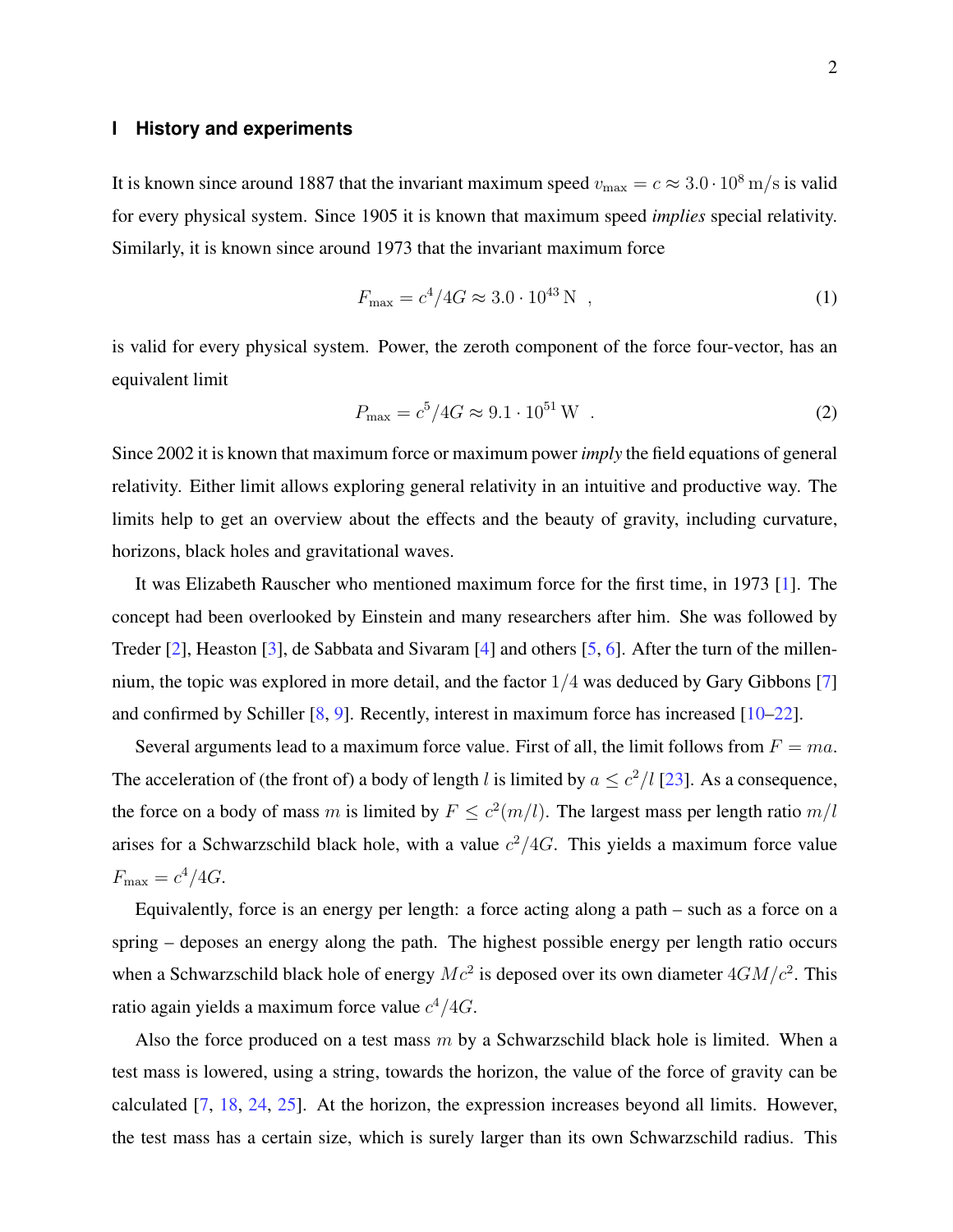minimum size of the test mass yields a smallest possible value for its distance to the horizon. This smallest distance prevents the force of gravity from ever exceeding the maximum value. In fact, the same force limit arises when considering the force of gravity between any two black holes. Also their attraction never exceeds the maximum value [\[7,](#page-9-6) [18\]](#page-9-12).

Physically, the maximum force is equivalent to the maximum power or luminosity  $P_{\text{max}} =$  $c F_{\text{max}} \approx 9.1 \cdot 10^{51}$  W. This huge value corresponds to about 50 700 solar masses per second. Probably the first to investigate maximum power was Sciama, again in 1973 [\[26\]](#page-10-1). A hint in the Gravitation textbook, Sivaram [\[27,](#page-10-2) [28\]](#page-10-3) and other authors followed [\[5,](#page-9-4) [10,](#page-9-9) [13,](#page-9-14) [14,](#page-9-15) [19,](#page-9-16) [29,](#page-10-4) [30\]](#page-10-5). The factor 1/4 arose later, in parallel with maximum force.

Both the maximum force and the maximum power values are so large that they do not arise in everyday life or in experiments. Indeed, both limit values are only relevant near black hole horizons. And even though no force value close to the maximum force has ever been measured, the situation differs for maximum power. The most powerful energy sources in nature are black hole mergers. Among these, the most powerful event observed by the LIGO and Virgo gravitational wave detectors reached an instantaneous emitted power – during about a millisecond – of  $230 \pm 80$ solar masses per second [\[31\]](#page-10-6), or  $0.46\pm0.16\%$  of the maximum power value. The well-known 2019 black hole merger emitted up to  $207 \pm 50$  solar masses per second [\[32\]](#page-10-7). Therefore, observations with gravitational waves are 2 orders of magnitude away from possible falsification. Future, spacebased detectors will do better. But the chances for falsification are low: even the luminosity of the full universe does not and never did exceed the value  $c^5/4G$ .

#### **II A first derivation of the field equations from maximum force**

There is a common reticence to use the concept of force in general relativity. Nevertheless, force, with its usual definition as change of momentum,  $F = dp/dt$ , can be used without restrictions. If preferred, the more intuitive concept of maximum power can be used instead.

The invariance of the speed of light implies that around a mass, space is *curved*. Spatial curvature is confirmed by observations during solar eclipses. Curvature is also predicted by maximum force: the limit is only achieved at black hole horizons, and such horizons only arise around masses, and only due to the curvature of space. In short, maximum force implies that masses bend vacuum: vacuum is elastic.

The elasticity of a material is described by the *shear modulus*. The shear modulus also de-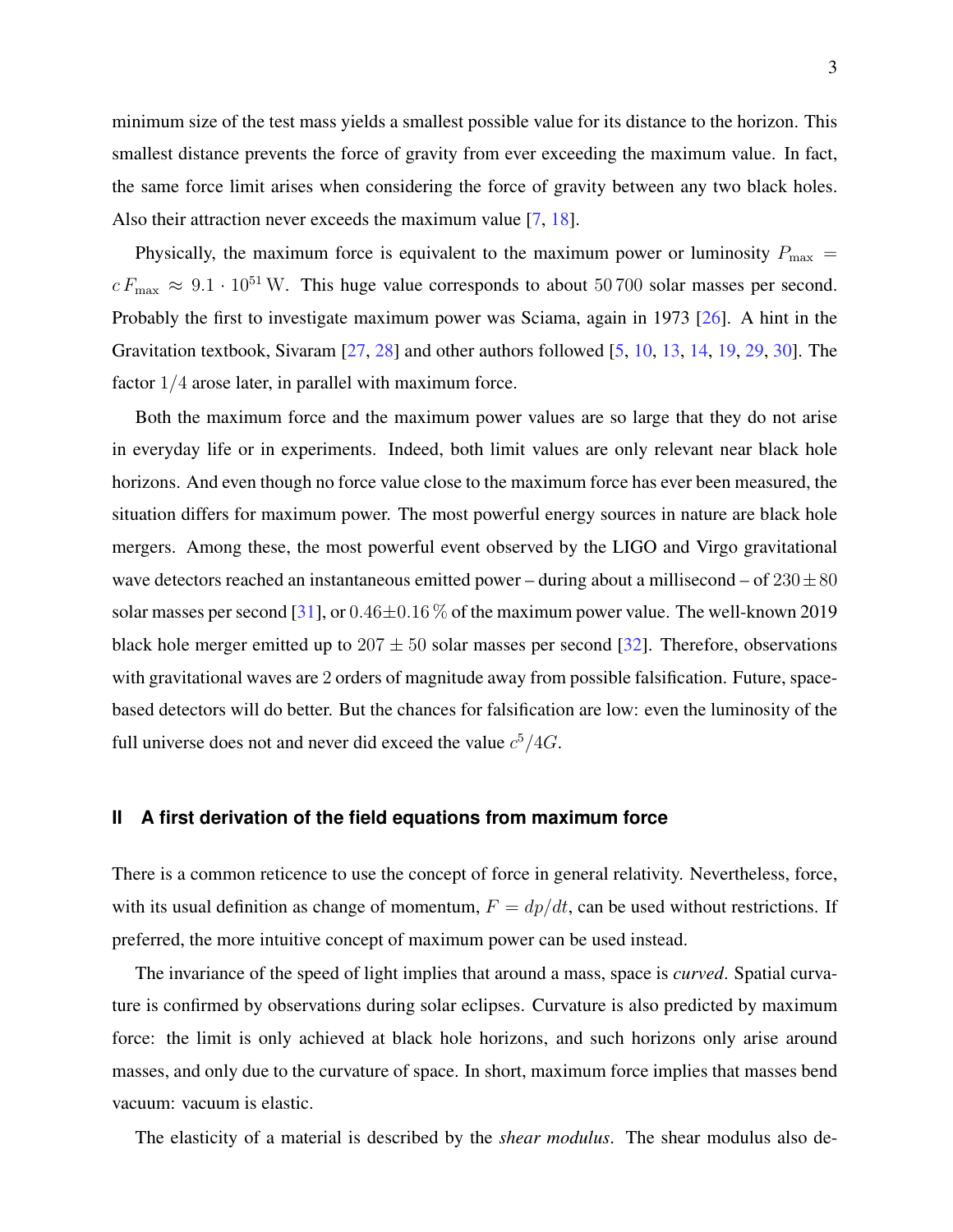termines the *shear strength*, i.e., the maximum shear that a material can endure before plastic deformation and ripping apart. The two quantities are related by a factor of order 1. We now imagine vacuum to be a material. The elastic constant  $c^4/8\pi G$  of the vacuum determines, within a factor  $2\pi$ , the maximum force  $c^4/4G$  that the vacuum can endure before plastic deformation. (We will explore below what happens in this extreme case.)

General relativity describes the *elastic* behaviour of space. The maximum force value and the elastic constant of vacuum imply a linear relation between spatial curvature and energy density. When this relation is generalized to arbitrary observers and thus to general coordinate systems, the field equations arise directly  $[18, 21]$  $[18, 21]$  $[18, 21]$ . To see this, one starts with force  $F_{\text{max}}$  acting over an area A. This yields a stress, or energy density, given by

$$
\epsilon = \frac{c^4}{4G} \frac{1}{A} \tag{3}
$$

In the case of a spherical surface of radius a, the area  $A = 4\pi a^2$  implies a uniform curvature  $R = 1/a^2$ . Therefore, energy density and curvature are proportional, as expected from elasticity:  $\epsilon = (c^4/16\pi G) R$ . In the case of a general coordinate system, the energy density  $\epsilon$  is described by the energy–momentum tensor  $T_{\mu\nu}$  (with components of pressure, density, etc.) and the contracted curvature  $R/2$  becomes the Ricci tensor  $R_{\mu\nu}$ . This yields the intermediate result:

$$
T_{\mu\nu} = \frac{c^4}{8\pi G} R_{\mu\nu} \quad . \tag{4}
$$

The conservation of  $T_{\mu\nu}$ , i.e., the vanishing of its covariant derivative, dictates that  $R_{\mu\nu}$  be replaced by the Einstein tensor  $G_{\mu\nu} = R_{\mu\nu} - g_{\mu\nu}R/2$ , whose covariant derivative also vanishes, leading to

$$
T_{\mu\nu} = \frac{c^4}{8\pi G} \, G_{\mu\nu} \quad . \tag{5}
$$

These are Einstein's field equations of general relativity. The derivation can be extended to include the cosmological constant. In short, using an argument inspired by vacuum elasticity, maximum force implies the field equations.

### **III A second derivation of the field equations**

A second derivation of the field equations focuses on the properties of black hole horizons [\[9,](#page-9-8) [18\]](#page-9-12). A black hole can be seen as matter in permanent free fall. In other terms, every black hole horizon shows energy flow. Because a black hole horizon has a finite radius, at every point of the horizon,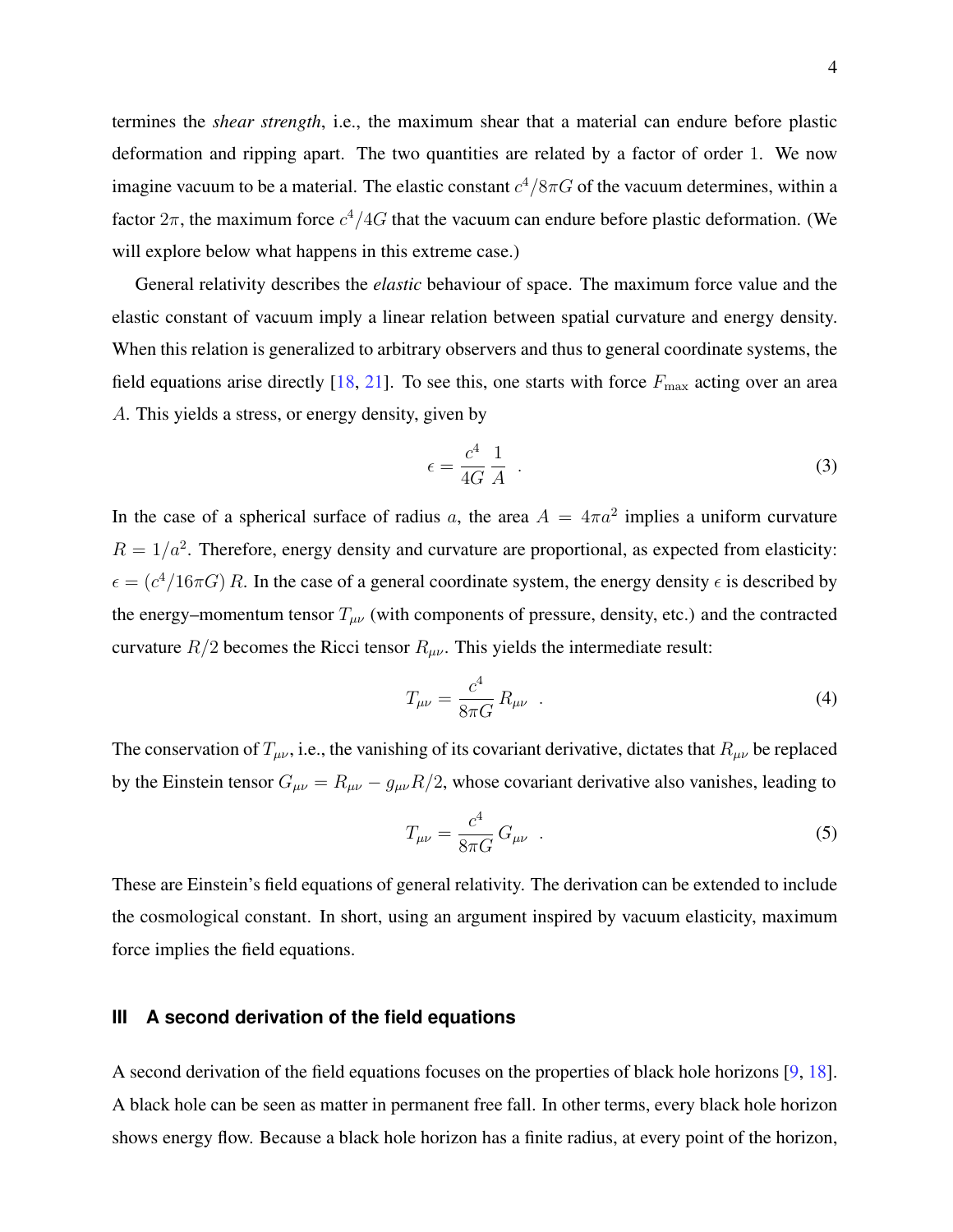the maximum force value limits the energy flow through the horizon. The limit is called the *first law of black hole mechanics* [\[33,](#page-10-8) [34\]](#page-10-9). The first law follows from and is equivalent to the fact that event horizons are surfaces showing maximum force at every point. (The first law also arises if one starts with maximum power instead of maximum force.)

The first law describes how, for a given horizon surface gravity, a change in horizon area induces a change in horizon energy: the law thus specifies the dynamics of horizons and shows that this dynamics is determined by the maximum force. This is analogous to special relativity, where the dynamics of massless radiation is determined by maximum speed.

In 1995, Jacobson showed [\[35\]](#page-10-10) that the first law of horizon mechanics is equivalent to Einstein's field equations of general relativity, including the cosmological constant. The result was confirmed by other authors [\[36–](#page-10-11)[40\]](#page-10-12). The argument is twofold: the first law implies that horizons follow the field equations. In addition, using a suitable coordinate transformation, a horizon can be positioned at any desired location in space-time. This possibility implies that the dynamics of space-time, also far from any horizon, is equivalent to the dynamics of horizons. As a result, the field equations are valid everywhere.

In short, maximum force or maximum power, together with the maximum speed, *imply* the first law of horizon mechanics; the first law in turn *implies* the field equations.

## **IV The** *principle* **of maximum force or power**

Every step in the previous two derivations of the field equations can be reversed. As a consequence, the field equations and maximum force, or maximum power, are equivalent. It is therefore correct to speak about the *principle* of maximum force or about the principle of maximum power in general relativity. This is akin to speaking about the *principle* of maximum speed in special relativity.

Special relativity follows from maximum speed – in flat space. The simplicity of the statement suggests that there are no modifications to special relativity in nature – for flat space. Likewise, general relativity follows from maximum force – in curved space. The simplicity of the statement suggests that there are no modifications to general relativity in nature – for curved space.

Indeed, the principle of maximum force implies that every test of general relativity *near a horizon* is, at the same time, a test of maximum force. At present, the search for deviations from general relativity, especially near horizons, is a vibrant research field. But even the most recent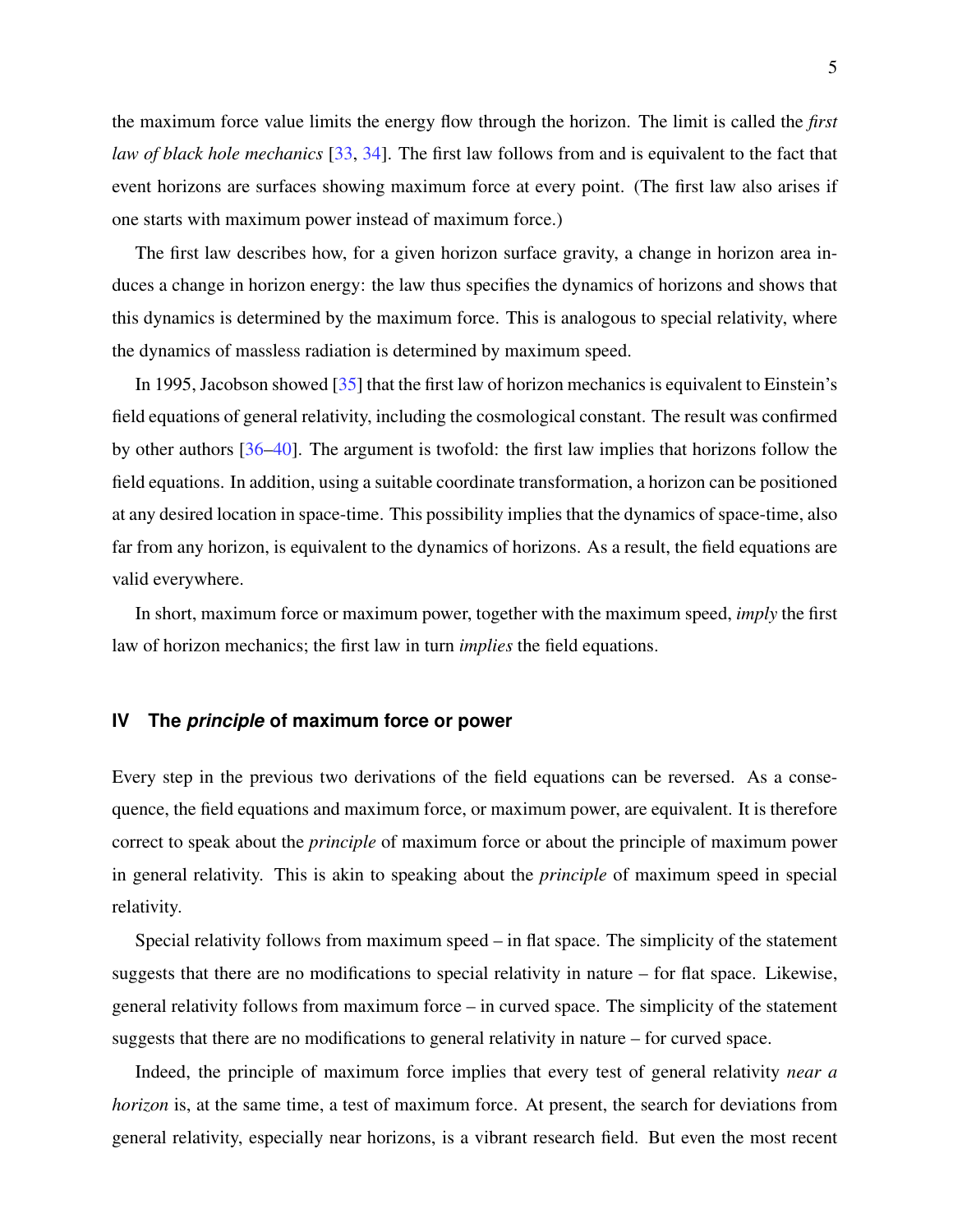observations of black hole mergers [\[41\]](#page-10-13) and of the double radio pulsar PSR J0737–3039A/B [\[42\]](#page-10-14) failed to find any deviation.

The force and power limits also allow to test alternative theories of gravitation. So far, theories that contradict experiments also appear to contradict the two limits, and vice versa [\[13,](#page-9-14) [43–](#page-10-15)[46\]](#page-10-16).

#### **V Counter-arguments and paradoxes**

The statement of a maximum force  $c^4/4G$  elicits attempts to exceed it. For example, one can ask whether Lorentz boosts allow exceeding the maximum force. But since a long time, textbooks implicitly show that this is impossible: both the acceleration value and the force value in the *proper* frame of reference are not exceeded in any other frame [\[47–](#page-10-17)[49\]](#page-10-18). For example, in the simple onedimensional case, the boosted acceleration value is the proper acceleration value divided by  $\gamma^3$ , whereas the boosted force value is the same as the proper force value.

What happens if one adds two forces whose sum is larger than the maximum? If the forces act at different points, their sum is *not* limited by the principle of maximum force. Any force is a momentum flow; the principle does not limit the sum of flows at different locations. In the same way that adding speeds at different points in space can give results that exceed the speed of light, also adding forces at different points in space can give values exceeding the force limit. If, instead, the forces in question all act at a single point, the principle states that their sum *cannot* exceed the maximum value [\[18\]](#page-9-12). The speed and force limits are *local.*

A recent proposal for exceeding the maximum force [\[50\]](#page-11-0) disregarded locality, as explained in reference [\[51\]](#page-11-1). In fact, whenever one tries to exceed maximum force at a specific location, a horizon appears that prevents doing so, because the principle of maximum force also implies the hoop conjecture [\[52,](#page-11-2) [53\]](#page-11-3).

Why does the weakest interaction determine the highest force? Gravity's "weakness" is due to the smallness of typical elementary particle masses, and not to an intrinsic property of gravity [\[54\]](#page-11-4). In fact, all interactions lead to curvature. The relation between curvature and energy density described by  $c^4/4G$  is independent of the type of interaction.

Another potential counter-argument arises from the issue of renormalization of  $G$  in quantum field theory. Certain approaches to this issue  $[55–58]$  $[55–58]$  suggest that G might change with increasing energy, and in particular that  $G$  might increase when approaching the Planck energy. However, reasons for a fundamental impossibility that  $G$  is renormalized were given by Anber and Donoghue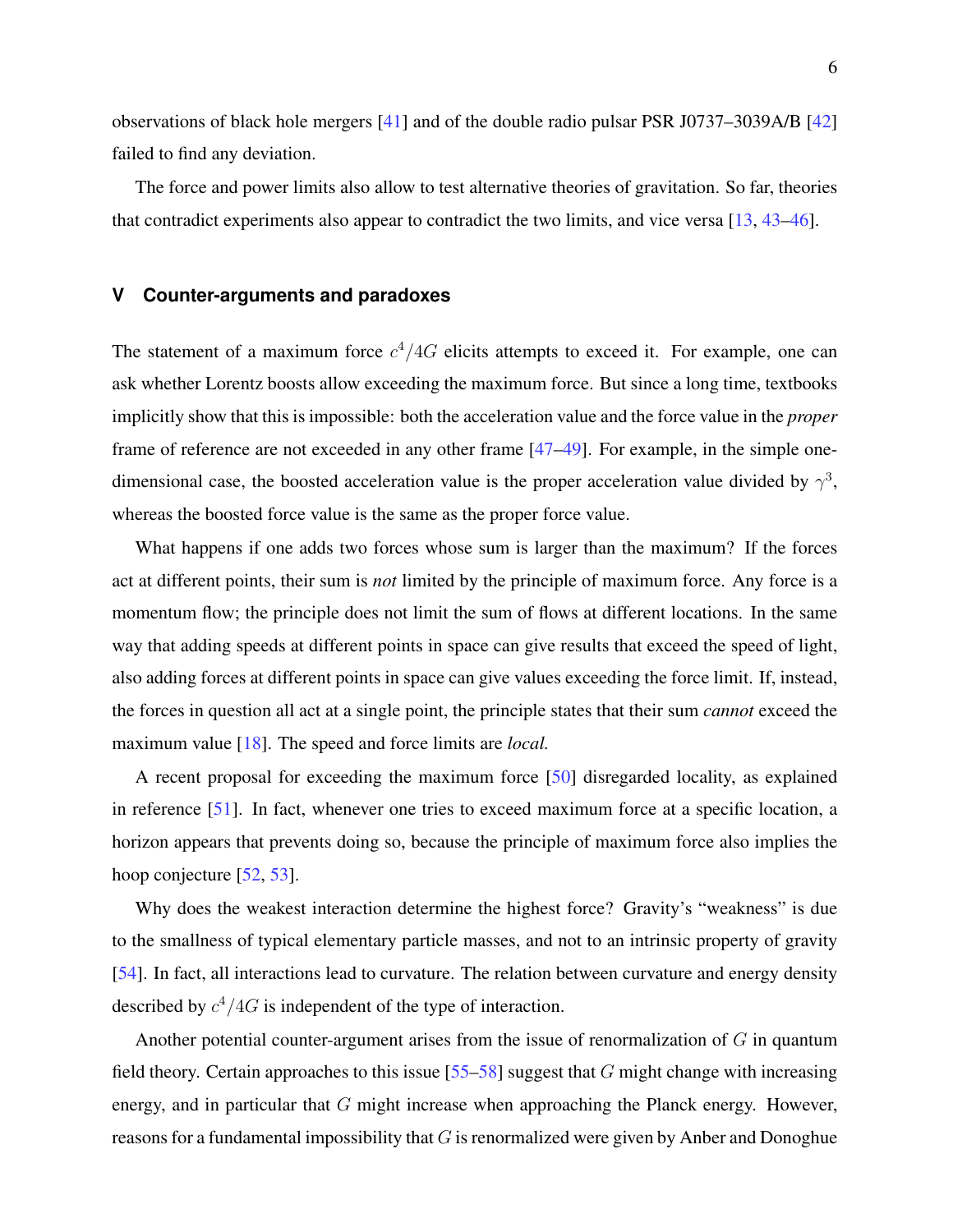[\[59,](#page-11-7) [60\]](#page-11-8). So far, no hint for a change of  $G$  with energy has been found. If future experiments ever find such such a change, maximum force is falsified.

Several papers have claimed that the numerical factor in maximum force or power is 1/2 instead of  $1/4$  [\[10,](#page-9-9) [13,](#page-9-14) [14,](#page-9-15) [19\]](#page-9-16). However, the missing factor  $1/2$  reappears either when distinguishing radius and diameter, or when the factor 2 in the expression  $E = 2TS$ , valid for black hole thermodynamics, is taken into account.

Also the maximum power  $c^5/4G$  leads to paradoxes. At first sight, it seems that the maximum power can be exceeded by combining two (or more) separate power sources that add up to a higher power value. However, at small distance from the two sources, their power values cannot be added, as this violates locality. And seen from a large distance, where such an addition might approximately be possible, the two sources will partially absorb each other's emission and thus avoid exceeding the power limit.

Another recent theoretical attempt [\[61\]](#page-11-9) to invalidate the power limit in star explosions made use of an expansion front speed larger than c. But front speeds are energy speeds; they cannot exceed c. Maximum power remains valid also in explosions.

In short, no confirmed counter-example to maximum speed, maximum force or maximum power has yet been found. Obviously, as usual in physics, falsification is still possible in the future – though rather improbable.

## **VI Related limits in nature**

Similar to maximum force and maximum power, also the limit for mass flow rate given by  $(dm/dt)_{\text{max}} = c^3/4G \approx 1.0 \cdot 10^{35} \text{ kg/s}$  holds at every point in space-time. Again, the limit is realized only at horizons. However, even the most recent numerical simulations by Cao, Li and Wu find no evidence that contradicts the limit [\[62\]](#page-11-10).

Any source emitting gravitational waves with maximum power yields, at distance  $r$ , a limit on the curvature of space. As mentioned above, the limit has not been exceeded in any observation by LIGO or Virgo.

In cosmology, the maximum power and maximum force arise regularly. The maximum force  $F_{\text{max}}$  acting over the Hubble radius – whose area is typically  $1/\Lambda$  – gives  $\Lambda c^4/8\pi G$ . So there is a relation between maximum force and dark energy.

The luminosity of the complete universe appears to be exactly *equal* to the power limit  $c^5/4G$ ,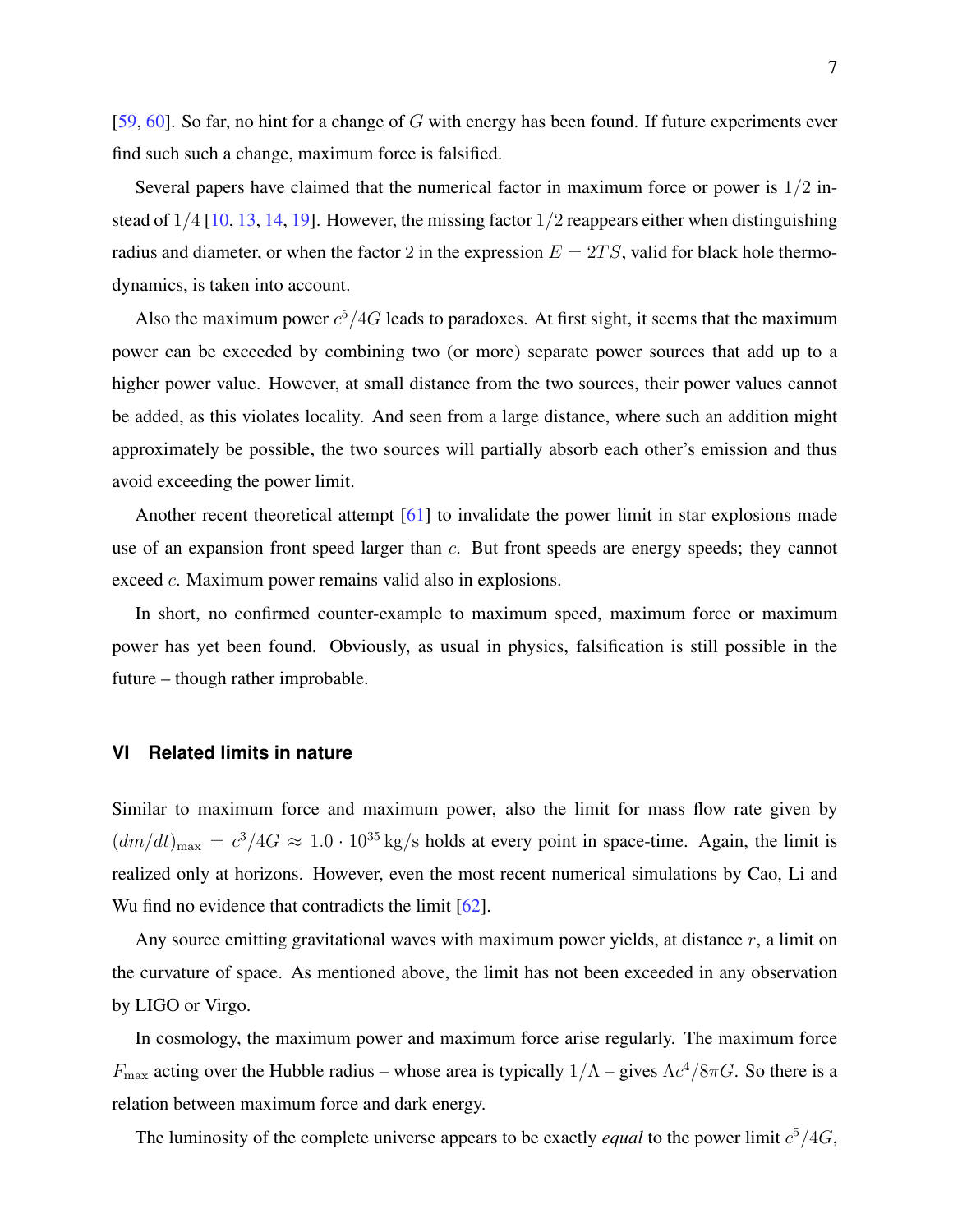The electric field is defined as force per charge. In nature, electric charge is quantized in integer multiples of the down quark charge  $-e/3$ . As a result, a maximum force and a minimum charge imply maximum values for electric and magnetic fields given by  $E_{\text{max}} = 3c^4/4Ge$  $5.7 \cdot 10^{62}$  V/m and  $B_{\text{max}} = 3c^3/4Ge = 1.9 \cdot 10^{54}$  T. However, these electromagnetic field limits cannot be tested in experiments: observable field values are limited by the much lower Schwinger limit that describes the onset of electron-positron pair production. The Schwinger limit is also the reason that maximum luminosity  $c^5/4G$  cannot be reached by electromagnetic sources, but only by sources of gravitational waves.

It should be mentioned that even charged black holes cannot produce forces larger than the maximum force  $[25]$ . The black hole charge reduces the horizon radius, but the force limit among black holes or the force on test particles, whether charged or not, remains valid: the force is given by curvature, and curvature is due to all interactions combined.

Maximum force and power hold independently of quantum theory. Therefore, the two limits can be combined with quantum theory to produce additional insights and tests. For example, the quantum of action leads to a lower limit on time given by twice the Planck time:  $t_{\text{min}} \ge$  $\sqrt{4G\hbar/c^5} \approx 1.1 \cdot 10^{-43}$  s, and similarly, to a lower limit on length, given by  $l_{\min} \ge \sqrt{4G\hbar/c^3} \approx$ 3.2·10<sup>−</sup><sup>35</sup> m, and a corresponding lower limit on area and volume. Including the quantum of action also leads to upper limits on acceleration, jerk, and density. No contradictions with experiments or with expectations arise [\[18\]](#page-9-12).

In 1929, Szilard [\[64\]](#page-11-12) argued that the smallest entropy in nature is given by the Boltzmann constant k. Combining the Boltzmann constant, the force and speed limits, and the quantum of action allows deducing an upper temperature limit  $T_{\text{max}} = \sqrt{\hbar c^5/4Gk^2} \approx 7.1 \cdot 10^{31} \text{ K}$ , i.e., half the Planck temperature.

The force limit also explains black hole entropy, discovered by Bekenstein and Hawking, again in 1973, as well as the entropy bound. Black hole entropy is a horizon entropy. Therefore, it is the upper limit for the entropy of a physical system enclosed by a given surface area. The horizon area is measured in multiples of the smallest area. For this reason, the factor  $1/4$  from maximum force also appears in the expression  $S/k = Ac^3/4G\hbar$  for black hole entropy [\[18\]](#page-9-12).

When a material reaches its elastic limit, thus when it deforms plastically before ripping, its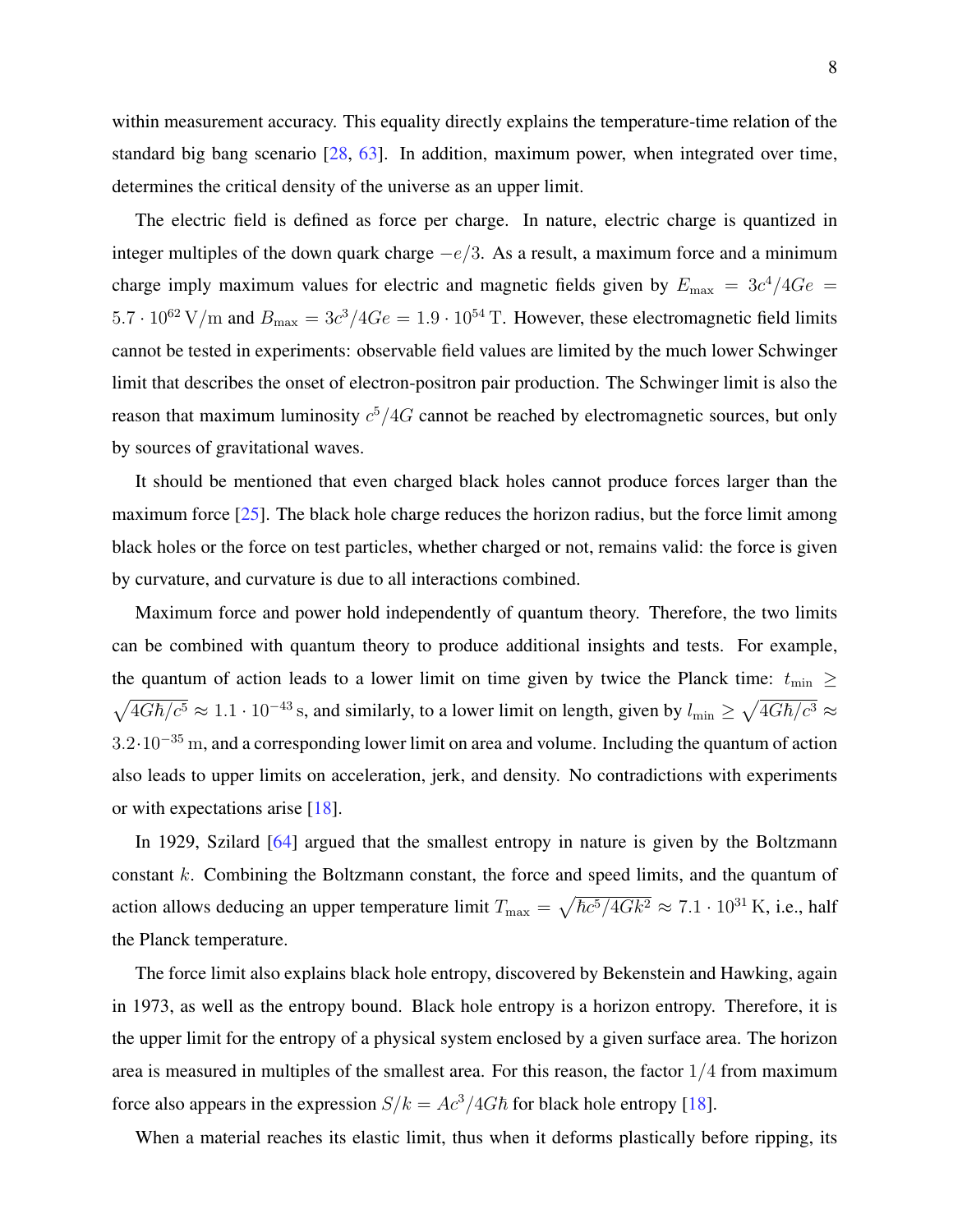quantum properties become important, and *defects* arise. Similarly, just before the vacuum reaches its elastic limit at the maximum force, its quantum properties become important, and *particles* arise, in the form of thermal radiation. Stretching imagination, black hole radiation can thus be seen as due to the plastic deformation of space near the horizon.

# **VII Outlook**

In summary, general relativity can be deduced from the principle of maximum force or from the principle of maximum power, together with maximum speed. The search for experimental counterexamples is not successful, neither in black hole mergers, nor in astronomy, nor in cosmology. Also theoretical tests in the various parts of physics confirm the limits. The limits provide several testable predictions; in particular, they suggest that general relativity is valid without any modification. Above all, the force and power limits offer new options for teaching and exploring the fascinating beauty of general relativity.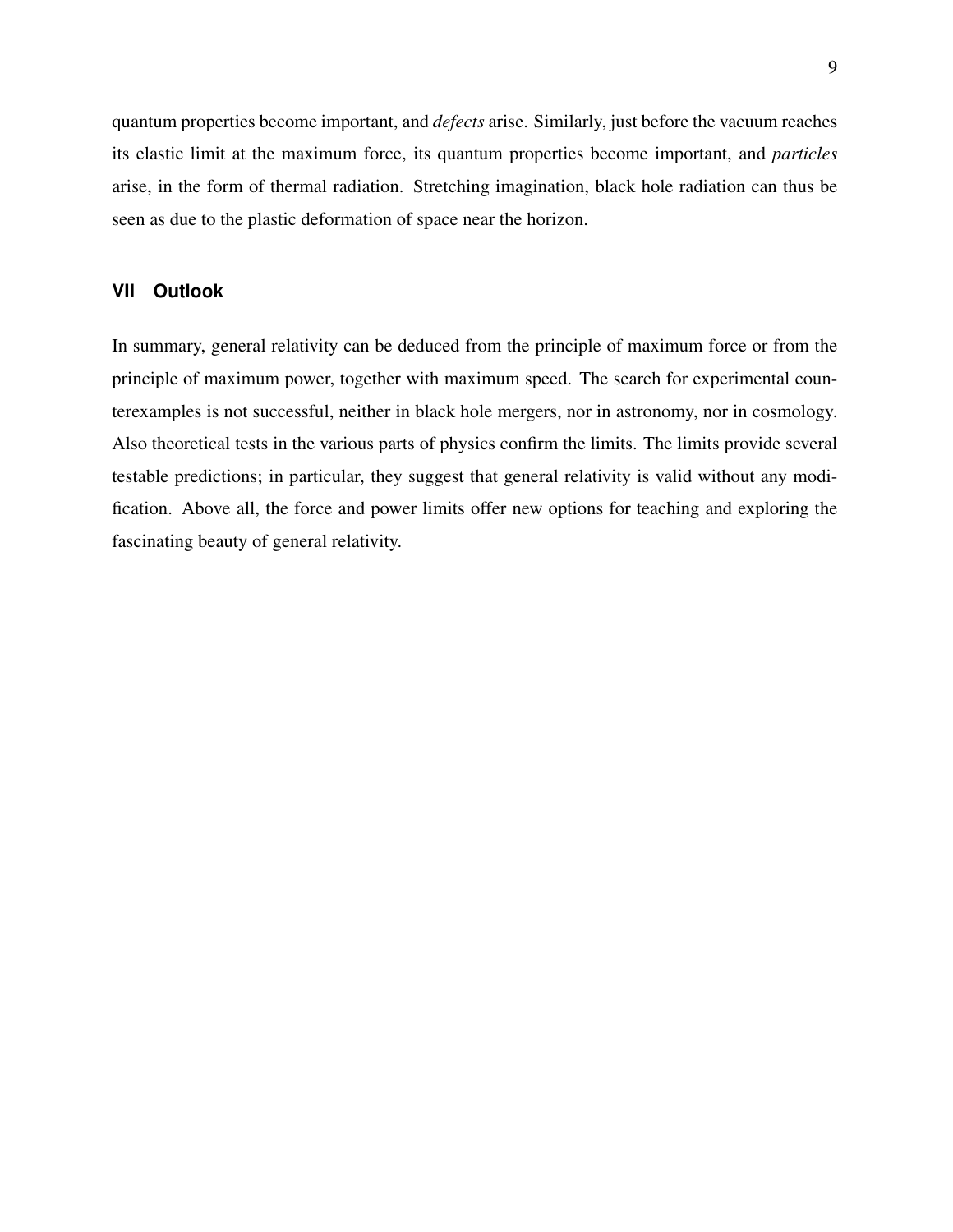# **Acknowledgments**

The authors thank John Donoghue, Gary Gibbons, Naresh Dadhich, Valerio Faraoni, Long-Yue Li, Michael Good, Matt Visser, Shahar Hod, Ofek Birnholtz, Barak Kol, Shahar Hadar, Pavel Krtouš, Andrei Zelnikov, Grigory Volovik, Eric Poisson and Steven Carlip for fruitful discussions.

- <span id="page-9-1"></span><span id="page-9-0"></span>[1] E. A. Rauscher, [Lett. Nuovo Cim.](https://doi.org/10.1007/BF02735134) **7S2**, 361 (1973).
- <span id="page-9-2"></span>[2] H. J. Treder, [Found. Phys.](https://doi.org/10.1007/BF00735287) **15**, 161 (1985).
- <span id="page-9-3"></span>[3] R. J. Heaston, [Journal of the Washington Academy of Sciences](http://www.jstor.org/stable/24530850) **80**, 25 (1990).
- <span id="page-9-4"></span>[4] V. de Sabbata and C. Sivaram, [Found. Phys. Lett.](https://doi.org/https://doi.org/10.1007/BF00662806) **6**, 561 (1993).
- <span id="page-9-5"></span>[5] C. Massa, [Astrophys. Space Sci.](https://doi.org/https://doi.org/10.1007/BF00627550) 232, 143 (1995).
- <span id="page-9-6"></span>[6] L. Kostro and B. Lange, [Phys. Essays](https://doi.org/10.4006/1.3025362) 12, 182 (1999).
- <span id="page-9-7"></span>[7] G. W. Gibbons, Found. Phys. 32[, 1891 \(2002\),](https://doi.org/10.1023/A:1022370717626) [arXiv:hep-th/0210109.](https://arxiv.org/abs/hep-th/0210109)
- <span id="page-9-8"></span>[8] C. Schiller, (2003), [arXiv:physics/0309118 \[physics.gen-ph\].](https://arxiv.org/abs/physics/0309118 [physics.gen-ph])
- <span id="page-9-9"></span>[9] C. Schiller, [Int. J. Theor. Phys.](https://doi.org/https://doi.org/10.1007/s10773-005-4835-2) 44, 1629 (2005), arXiv: physics/0607090.
- [10] C. J. Hogan, [NATO Sci. Ser. C](https://doi.org/10.1007/978-94-010-0540-1_13) 565, 283 (2001), [arXiv:astro-ph/9912110.](https://arxiv.org/abs/astro-ph/9912110)
- [11] J. Barrow and G. Gibbons, [Mon. Not. Roy. Astron. Soc.](https://doi.org/https://doi.org/10.1093/mnras/stu2378) 446, 3874 (2014).
- <span id="page-9-14"></span>[12] M. R. R. Good and Y. C. Ong, Phys. Rev. D 91[, 044031 \(2015\),](https://doi.org/10.1103/PhysRevD.91.044031) [arXiv:1412.5432 \[gr-qc\].](https://arxiv.org/abs/1412.5432)
- <span id="page-9-15"></span>[13] M. P. Dabrowski and H. Gohar, [Phys. Lett. B](https://doi.org/10.1016/j.physletb.2015.07.047) 748, 428 (2015), [arXiv:1504.01547 \[gr-qc\].](https://arxiv.org/abs/1504.01547)
- [14] Y. C. Ong, [Phys. Lett. B](https://doi.org/10.1016/j.physletb.2018.08.065) 785, 217 (2018), [arXiv:1809.00442 \[gr-qc\].](https://arxiv.org/abs/1809.00442)
- [15] J. D. Barrow, [Class. Quant. Grav.](https://doi.org/10.1088/1361-6382/ab8437) 37, 125007 (2020), [arXiv:2002.10155 \[gr-qc\].](https://arxiv.org/abs/2002.10155)
- [16] J. D. Barrow, [Int. J. Mod. Phys. D](https://doi.org/10.1142/S0218271820430087) 29, 2043008 (2020), [arXiv:2005.06809 \[gr-qc\].](https://arxiv.org/abs/2005.06809)
- <span id="page-9-12"></span>[17] J. D. Barrow and N. Dadhich, Phys. Rev. D 102[, 064018 \(2020\),](https://doi.org/10.1103/PhysRevD.102.064018) [arXiv:2006.07338 \[gr-qc\].](https://arxiv.org/abs/2006.07338)
- <span id="page-9-16"></span>[18] C. Schiller, Phys. Rev. D 104[, 124079 \(2021\),](https://doi.org/10.1103/PhysRevD.104.124079) [arXiv:2112.15418 \[gr-qc\].](https://arxiv.org/abs/2112.15418)
- [19] V. G. Gurzadyan and A. Stepanian, (2021), [arXiv:2108.07407 \[astro-ph.CO\].](https://arxiv.org/abs/2108.07407)
- <span id="page-9-17"></span>[20] S. Di Gennaro, M. R. R. Good, and Y. C. Ong, (2021), [arXiv:2108.13435 \[gr-qc\].](https://arxiv.org/abs/2108.13435)
- <span id="page-9-10"></span>[21] C. Sivaram, A. Kenath, and C. Schiller, *preprint* (2021).
- <span id="page-9-11"></span>[22] N. Dadhich, (2022),  $arXiv:2201.10381$  [gr-qc].
- <span id="page-9-13"></span>[23] E. F. Taylor and A. P. French, [American Journal of Physics](https://doi.org/10.1119/1.13372) 51, 889 (1983).
- [24] H. C. Ohanian and R. Ruffini, *[Gravitation and Spacetime](https://doi.org/10.1017/CBO9781139003391)*, 3rd ed. (Cambridge University Press, 2013).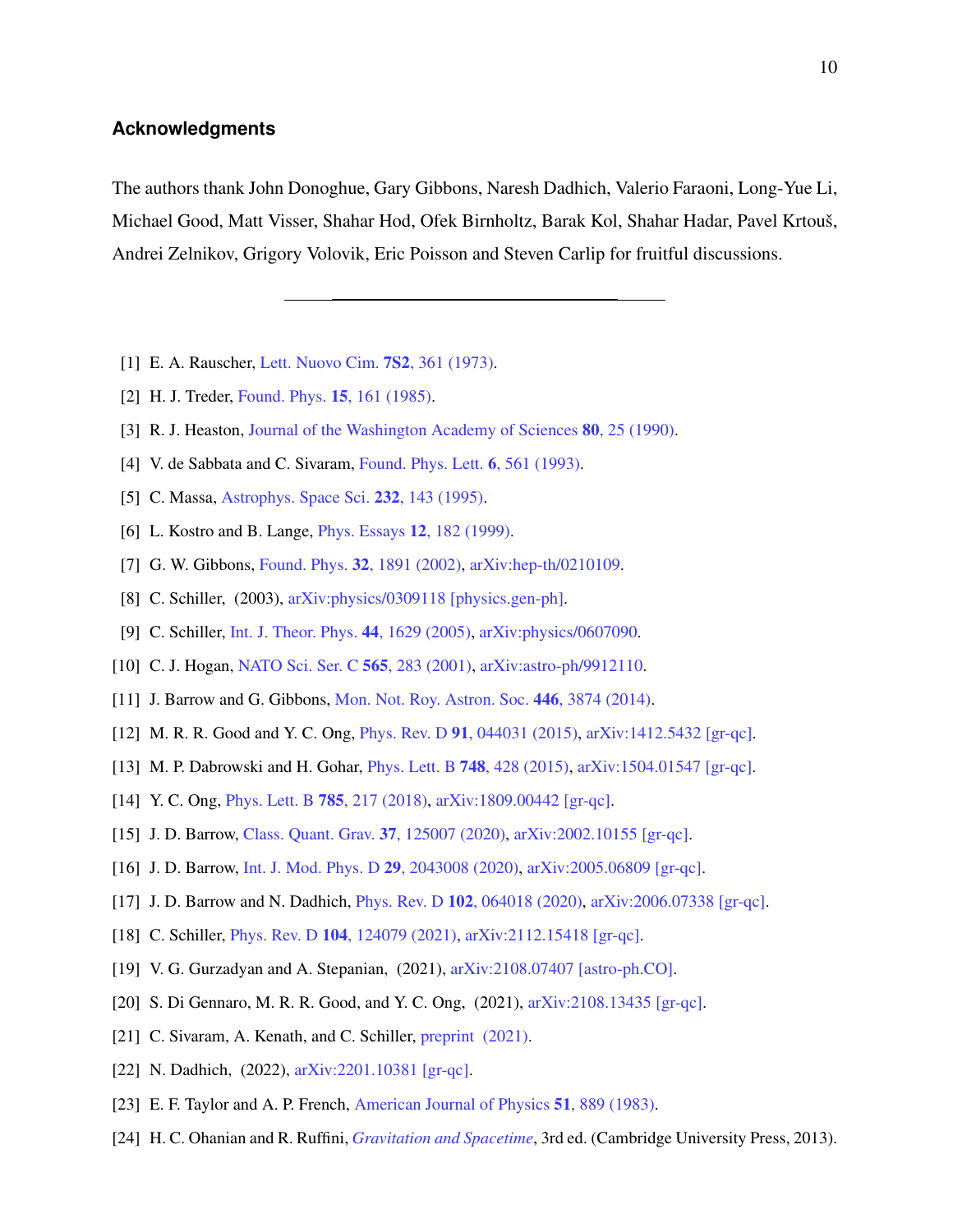- <span id="page-10-1"></span><span id="page-10-0"></span>[25] M. LaHaye and E. Poisson, Phys. Rev. D 101[, 104047 \(2020\),](https://doi.org/10.1103/PhysRevD.101.104047) [arXiv:2001.00430 \[gr-qc\].](https://arxiv.org/abs/2001.00430)
- <span id="page-10-2"></span>[26] D. W. Sciama, *Phys. Bull.* **24**[, 657 \(1973\).](https://doi.org/https://doi.org/10.1088/0031-9112/24/11/016)
- <span id="page-10-3"></span>[27] C. Misner, K. Thorne, and J. Wheeler, *Gravitation* (W. H. Freeman, San Francisco, 1973).
- <span id="page-10-4"></span>[28] C. Sivaram, [Astrophysics and Space Science](https://doi.org/10.1007/BF00683354) 86, 501 (1982).
- <span id="page-10-5"></span>[29] L. Kostro, *[Phys. Essays](https://doi.org/10.4006/1.3025423)* **13**, 143 (2000).
- [30] V. Cardoso, T. Ikeda, C. J. Moore, and C.-M. Yoo, Phys. Rev. D 97[, 084013 \(2018\),](https://doi.org/10.1103/PhysRevD.97.084013) [arXiv:1803.03271](https://arxiv.org/abs/1803.03271)  $\left[$ gr-qc $\right]$ .
- <span id="page-10-6"></span>[31] B. P. Abbott *et al.* (LIGO Scientific, Virgo), Phys. Rev. X 9[, 031040 \(2019\),](https://doi.org/10.1103/PhysRevX.9.031040) [arXiv:1811.12907 \[astro](https://arxiv.org/abs/1811.12907)[ph.HE\].](https://arxiv.org/abs/1811.12907)
- <span id="page-10-7"></span>[32] R. Abbott *et al.* (LIGO Scientific, Virgo), [Astrophys. J. Lett.](https://doi.org/10.3847/2041-8213/aba493) **900**, L13 (2020), [arXiv:2009.01190](https://arxiv.org/abs/2009.01190) [\[astro-ph.HE\].](https://arxiv.org/abs/2009.01190)
- <span id="page-10-9"></span><span id="page-10-8"></span>[33] J. M. Bardeen, B. Carter, and S. W. Hawking, [Commun. Math. Phys.](https://doi.org/10.1007/BF01645742) 31, 161 (1973).
- [34] R. M. Wald, in *Directions in General Relativity: An International Symposium in Honor of the 60th Birthdays of Dieter Brill and Charles Misner* (1993) [arXiv:gr-qc/9305022.](https://arxiv.org/abs/gr-qc/9305022)
- <span id="page-10-11"></span><span id="page-10-10"></span>[35] T. Jacobson, *[Phys. Rev. Lett.](https://doi.org/10.1103/PhysRevLett.75.1260)* **75**, 1260 (1995), [arXiv:gr-qc/9504004.](https://arxiv.org/abs/gr-qc/9504004)
- [36] T. Padmanabhan, [Gen. Rel. Grav.](https://doi.org/10.1142/S0218271808014114) 40, 2031 (2008).
- [37] T. Padmanabhan, [Rept. Prog. Phys.](https://doi.org/10.1088/0034-4885/73/4/046901) 73, 046901 (2010), [arXiv:0911.5004 \[gr-qc\].](https://arxiv.org/abs/0911.5004)
- [38] A. Ashtekar, S. Fairhurst, and B. Krishnan, Phys. Rev. D 62[, 104025 \(2000\),](https://doi.org/10.1103/PhysRevD.62.104025) [arXiv:gr-qc/0005083.](https://arxiv.org/abs/gr-qc/0005083)
- [39] S. A. Hayward, R. Di Criscienzo, M. Nadalini, L. Vanzo, and S. Zerbini, (2009), [arXiv:0911.4417](https://arxiv.org/abs/0911.4417)  $\left[$  gr-qc $\right]$ .
- <span id="page-10-13"></span><span id="page-10-12"></span>[40] E. Oh, I. Y. Park, and S.-J. Sin, Phys. Rev. D 98[, 026020 \(2018\),](https://doi.org/10.1103/PhysRevD.98.026020) [arXiv:1709.05752 \[hep-th\].](https://arxiv.org/abs/1709.05752)
- <span id="page-10-14"></span>[41] R. Abbott *et al.* (LIGO Scientific, VIRGO, KAGRA), (2021), [arXiv:2112.06861 \[gr-qc\].](https://arxiv.org/abs/2112.06861)
- <span id="page-10-15"></span>[42] M. Kramer *et al.*, Phys. Rev. X 11[, 041050 \(2021\),](https://doi.org/10.1103/PhysRevX.11.041050) [arXiv:2112.06795 \[astro-ph.HE\].](https://arxiv.org/abs/2112.06795)
- [43] K. Wang and L. Chen, [Eur. Phys. J. C](https://doi.org/10.1140/epjc/s10052-020-8137-x) 80, 570 (2020), [arXiv:2004.13976 \[astro-ph.CO\].](https://arxiv.org/abs/2004.13976)
- [44] A. Vijaykumar, S. J. Kapadia, and P. Ajith, Phys. Rev. Lett. 126[, 141104 \(2021\),](https://doi.org/10.1103/PhysRevLett.126.141104) [arXiv:2003.12832](https://arxiv.org/abs/2003.12832)  $\left[$ gr-qc $\right]$ .
- <span id="page-10-16"></span>[45] T. D. Le, [Gen. Rel. Grav.](https://doi.org/10.1007/s10714-021-02803-5) **53**, 37 (2021).
- <span id="page-10-17"></span>[46] K. Atazadeh, *Phys. Lett. B* **820**[, 136590 \(2021\).](https://doi.org/10.1016/j.physletb.2021.136590)
- [47] W. Pauli, *Relativitätstheorie* (Vieweg+Teubner Verlag, 1921).
- <span id="page-10-18"></span>[48] C. Møller, *The Theory of Relativity* (Clarendon Press, 1952).
- [49] E. Rebhan, *Theoretische Physik, Bd. 1: Mechanik* (Springer Verlag, 1999).